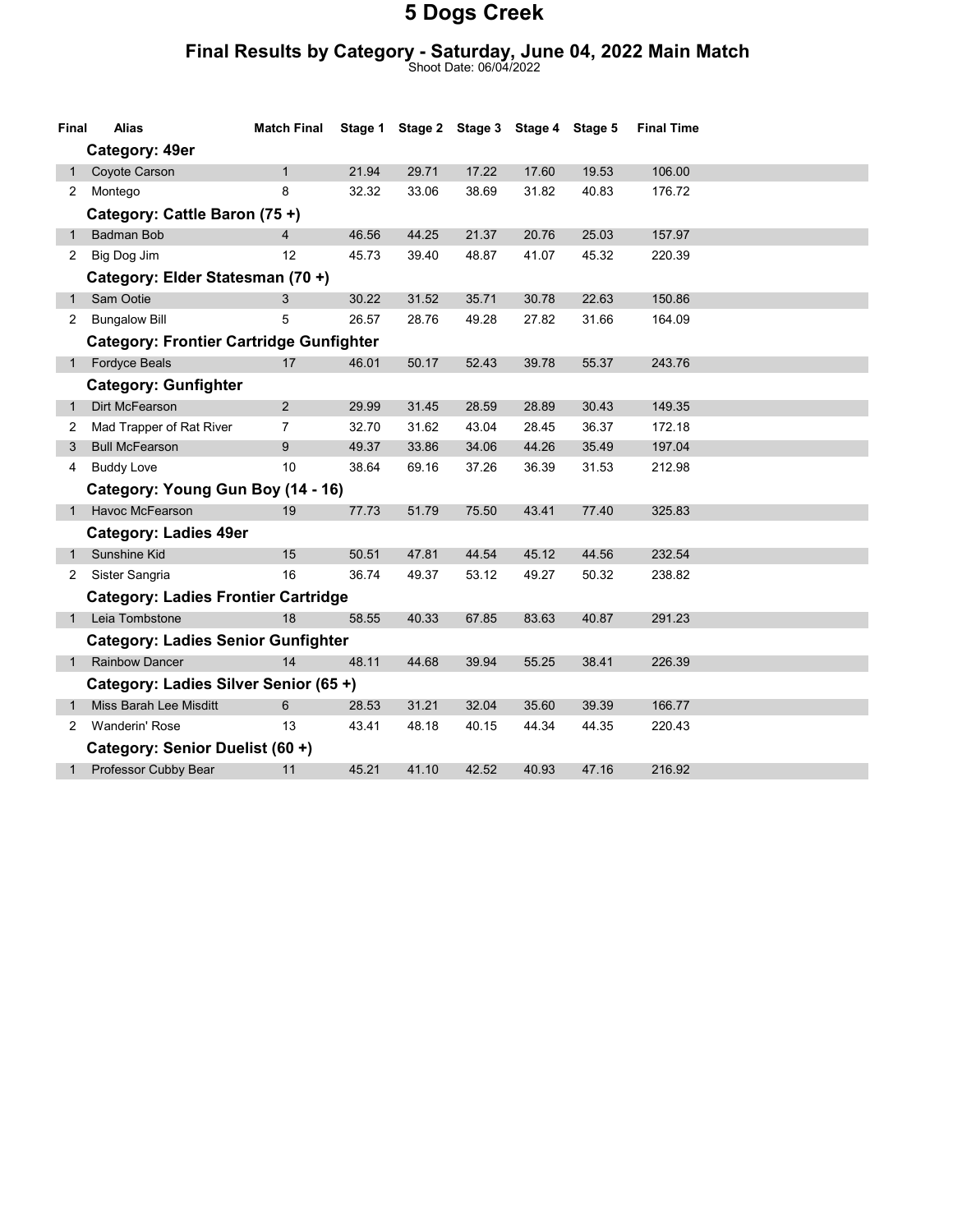#### Match Final Overall Results - Saturday, June 04, 2022 Main Match Shoot Date: 06/04/2022

| Overall<br>Category |                          |              |            |                |       |       |                                         |       |       |                                                                                            |
|---------------------|--------------------------|--------------|------------|----------------|-------|-------|-----------------------------------------|-------|-------|--------------------------------------------------------------------------------------------|
| <b>Final</b>        | Alias                    | <b>State</b> | Category   | Final          |       |       | Stage 1 Stage 2 Stage 3 Stage 4 Stage 5 |       |       | <b>Final Time</b>                                                                          |
| 1                   | Coyote Carson            | <b>CA</b>    | 49r        | $\mathbf{1}$   | 21.94 | 29.71 | 17.22                                   | 17.60 | 19.53 | 106.00                                                                                     |
|                     |                          |              |            |                |       |       |                                         |       |       | M:0 P:N S:0 M:1 P:N S:0 M:0 P:N S:0 M:0 P:N S:0 M:0 P:N S:0 Total: M:1 P:0 S:0             |
| 2                   | Dirt McFearson           | CA           | <b>GF</b>  | $\mathbf{1}$   | 29.99 | 31.45 | 28.59                                   | 28.89 | 30.43 | 149.35                                                                                     |
|                     |                          |              |            |                |       |       |                                         |       |       | M:0 P:N S:0 M:0 P:N S:0 M:0 P:N S:0 M:0 P:N S:0 M:0 P:N S:0 Total: M:0 P:0 S:0             |
| 3                   | Sam Ootie                | <b>CA</b>    | ES         | $\mathbf{1}$   | 30.22 | 31.52 | 35.71                                   | 30.78 | 22.63 | 150.86                                                                                     |
|                     |                          |              |            |                |       |       |                                         |       |       | M:1 P:N S:0 M:1 P:N S:0 M:2 P:N S:0 M:0 P:Y S:0 M:0 P:N S:0 Total: M:4 P:1 S:0             |
| $\overline{4}$      | Badman Bob               | CA           | CB         | $\mathbf{1}$   | 46.56 | 44.25 | 21.37                                   | 20.76 | 25.03 | 157.97                                                                                     |
|                     |                          |              |            |                |       |       |                                         |       |       | M:3 P:N S:0 M:1 P:N S:0 M:0 P:N S:0 M:0 P:N S:0 M:0 P:N S:0 M:0 P:N S:0 Total: M:4 P:0 S:0 |
| 5                   | <b>Bungalow Bill</b>     | CA           | <b>ES</b>  | $\overline{2}$ | 26.57 | 28.76 | 49.28                                   | 27.82 | 31.66 | 164.09                                                                                     |
|                     |                          |              |            |                |       |       |                                         |       |       | M:0 P:N S:0 M:0 P:N S:0 M:3 P:Y S:0 M:1 P:N S:0 M:0 P:N S:0 Total: M:4 P:1 S:0             |
| 6                   | Miss Barah Lee Misditt   | CA           | <b>LSS</b> | $\mathbf{1}$   | 28.53 | 31.21 | 32.04                                   | 35.60 | 39.39 | 166.77                                                                                     |
|                     |                          |              |            |                |       |       |                                         |       |       | M:0 P:N S:0 M:0 P:N S:0 M:0 P:N S:0 M:1 P:N S:0 M:0 P:N S:0 Total: M:1 P:0 S:0             |
| 7                   | Mad Trapper of Rat River | CA           | <b>GF</b>  | $\overline{2}$ | 32.70 | 31.62 | 43.04                                   | 28.45 | 36.37 | 172.18                                                                                     |
|                     |                          |              |            |                |       |       |                                         |       |       | M:0 P:N S:0 M:0 P:N S:0 M:2 P:N S:0 M:0 P:N S:0 M:0 P:N S:0 Total: M:2 P:0 S:0             |
| 8                   | Montego                  | CA           | 49r        | $\overline{2}$ | 32.32 | 33.06 | 38.69                                   | 31.82 | 40.83 | 176.72                                                                                     |
|                     |                          |              |            |                |       |       |                                         |       |       | M:0 P:N S:0 M:0 P:N S:0 M:1 P:N S:0 M:0 P:N S:0 M:0 P:N S:0 Total: M:1 P:0 S:0             |
| 9                   | <b>Bull McFearson</b>    | CA           | <b>GF</b>  | 3              | 49.37 | 33.86 | 34.06                                   | 44.26 | 35.49 | 197.04                                                                                     |
|                     |                          |              |            |                |       |       |                                         |       |       | M:1 P:N S:0 M:0 P:N S:0 M:0 P:N S:0 M:0 P:N S:0 M:0 P:N S:0 M:0 P:N S:0 Total: M:1 P:0 S:0 |
|                     | 10 Buddy Love            | CA           | <b>GF</b>  | $\overline{4}$ | 38.64 | 69.16 | 37.26                                   | 36.39 | 31.53 | 212.98                                                                                     |
|                     |                          |              |            |                |       |       |                                         |       |       | M:1 P:N S:0 M:4 P:N S:0 M:2 P:N S:0 M:1 P:N S:0 M:0 P:N S:0 Total: M:8 P:0 S:0             |
|                     | 11 Professor Cubby Bear  | CA           | <b>SD</b>  | $\mathbf{1}$   | 45.21 | 41.10 | 42.52                                   | 40.93 | 47.16 | 216.92                                                                                     |
|                     |                          |              |            |                |       |       |                                         |       |       | M:1 P:N S:0 M:0 P:N S:0 M:1 P:N S:0 M:0 P:N S:0 M:0 P:N S:0 Total: M:2 P:0 S:0             |
|                     | 12 Big Dog Jim           | CA           | CB         | $\overline{2}$ | 45.73 | 39.40 | 48.87                                   | 41.07 | 45.32 | 220.39                                                                                     |
|                     |                          |              |            |                |       |       |                                         |       |       | M:1 P:N S:0 M:0 P:N S:0 M:2 P:N S:0 M:0 P:N S:0 M:1 P:N S:0 Total: M:4 P:0 S:0             |
|                     | 13 Wanderin' Rose        | CA           | <b>LSS</b> | $\overline{2}$ | 43.41 | 48.18 | 40.15                                   | 44.34 | 44.35 | 220.43                                                                                     |
|                     |                          |              |            |                |       |       |                                         |       |       | M:0 P:N S:0 M:0 P:N S:0 M:2 P:N S:0 M:0 P:N S:0 M:1 P:N S:0 Total: M:3 P:0 S:0             |
|                     | 14 Rainbow Dancer        | <b>CA</b>    | LSG        | $\mathbf{1}$   | 48.11 | 44.68 | 39.94                                   | 55.25 | 38.41 | 226.39                                                                                     |
|                     |                          |              |            |                |       |       |                                         |       |       | M:1 P:N S:0 M:0 P:N S:0 M:1 P:N S:0 M:3 P:N S:0 M:0 P:N S:0 Total: M:5 P:0 S:0             |
|                     | 15 Sunshine Kid          | CA           | L49        | $\mathbf{1}$   | 50.51 | 47.81 | 44.54                                   | 45.12 | 44.56 | 232.54                                                                                     |
|                     |                          |              |            |                |       |       |                                         |       |       | M:0 P:N S:0 M:0 P:N S:0 M:0 P:N S:0 M:0 P:N S:0 M:0 P:N S:0 Total: M:0 P:0 S:0             |
|                     | 16 Sister Sangria        | CA           | L49        | $\overline{2}$ | 36.74 | 49.37 | 53.12                                   | 49.27 | 50.32 | 238.82                                                                                     |
|                     |                          |              |            |                |       |       |                                         |       |       | M:0 P:N S:0 M:0 P:N S:0 M:0 P:N S:0 M:0 P:N S:0 M:2 P:N S:0 Total: M:2 P:0 S:0             |
|                     | 17 Fordyce Beals         | CA           | <b>FCG</b> | $\mathbf{1}$   | 46.01 | 50.17 | 52.43                                   | 39.78 | 55.37 | 243.76                                                                                     |
|                     |                          |              |            |                |       |       |                                         |       |       | M:1 P:N S:0 M:2 P:N S:0 M:3 P:N S:0 M:0 P:N S:0 M:2 P:N S:0 Total: M:8 P:0 S:0             |
|                     | 18 Leia Tombstone        | CA           | <b>LFC</b> | $\mathbf{1}$   | 58.55 | 40.33 | 67.85                                   | 83.63 | 40.87 | 291.23                                                                                     |
|                     |                          |              |            |                |       |       |                                         |       |       | M:3 P:N S:0 M:0 P:N S:0 M:1 P:N S:0 M:8 P:N S:0 M:0 P:N S:0 Total: M:12 P:0 S:0            |
|                     | 19 Havoc McFearson       | CA           | <b>JB</b>  | $\mathbf{1}$   | 77.73 | 51.79 | 75.50                                   | 43.41 | 77.40 | 325.83                                                                                     |
|                     |                          |              |            |                |       |       |                                         |       |       | M:3 P:Y S:0 M:0 P:N S:0 M:4 P:N S:0 M:0 P:N S:0 M:2 P:N S:0 Total: M:9 P:1 S:0             |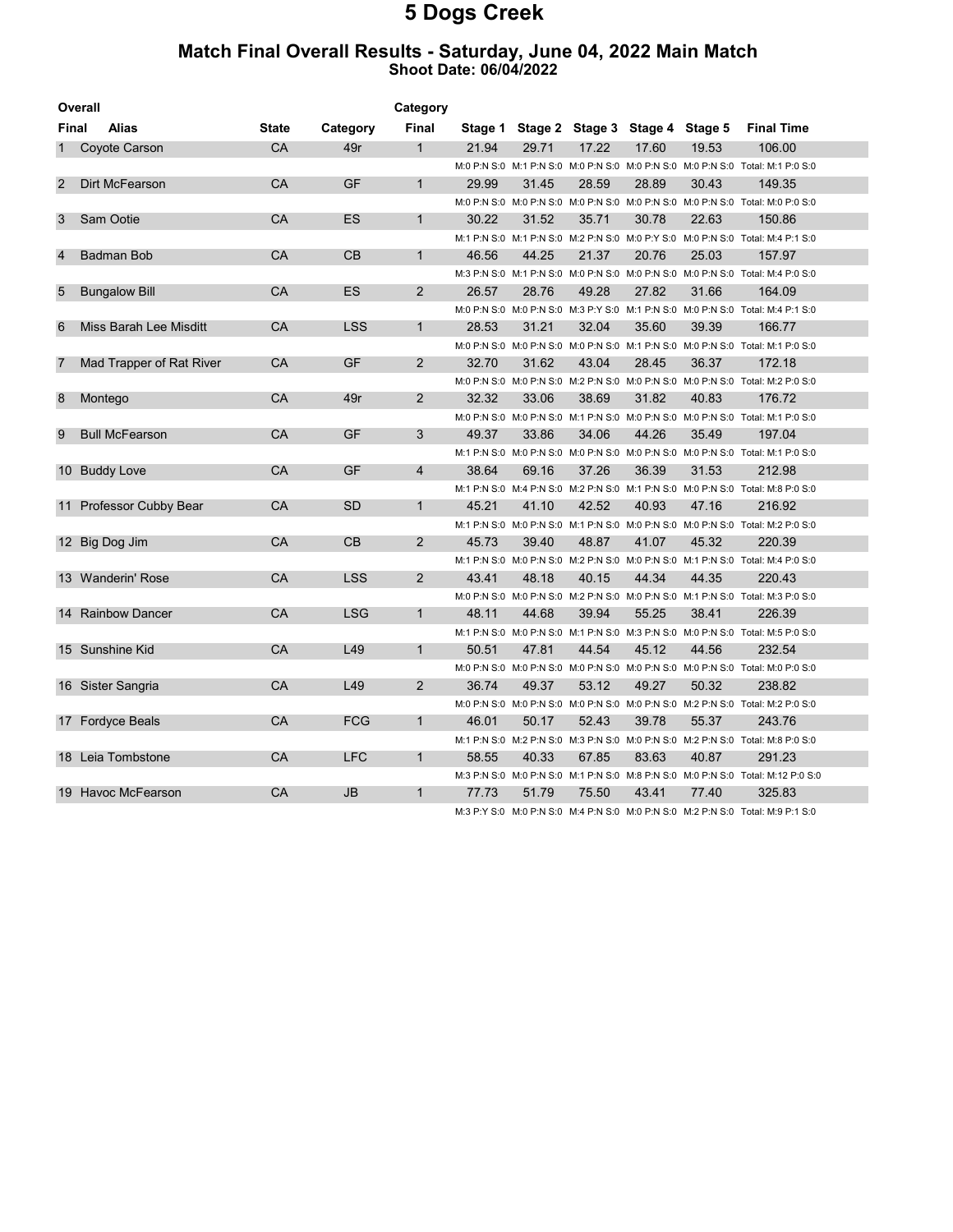#### Clean and Smooth Saturday, June 04, 2022 Main Match

Shoot Date: 06/04/2022

| Shooter Alias  | <b>Category</b> |
|----------------|-----------------|
| Dirt McFearson | Gunfighter      |
| Sunshine Kid   | Ladies 49er     |
|                |                 |

Total Clean and Smooth: 2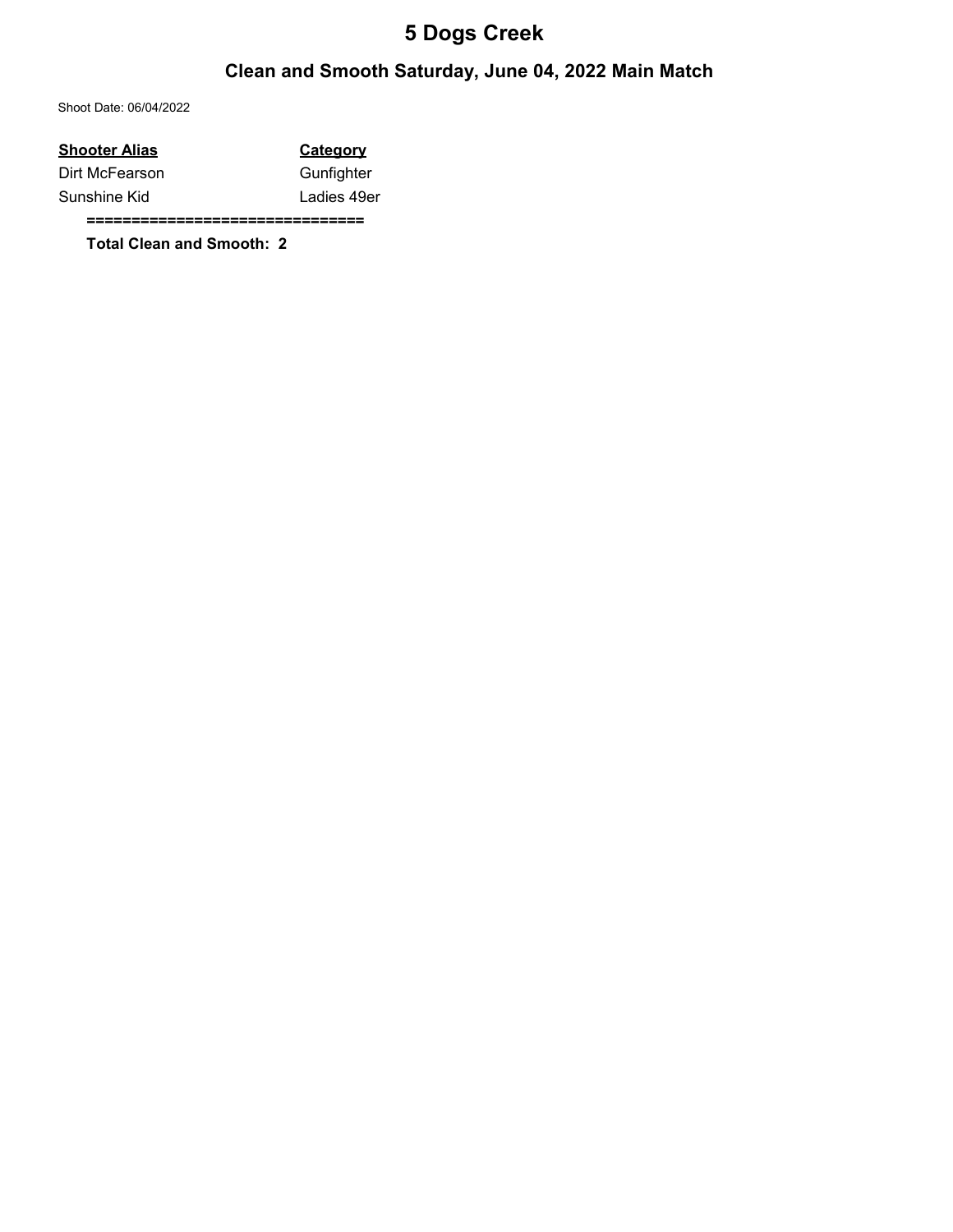#### Individual Stage Results Saturday, June 04, 2022 Main Match

Shoot Date: 06/04/2022

| Stage #1  | <b>Shooter Alias</b>            | <b>Stage Place</b> | <b>Stage Final</b> |
|-----------|---------------------------------|--------------------|--------------------|
|           | <b>Coyote Carson</b>            | 1                  | 21.94              |
|           | <b>Bungalow Bill</b>            | $\mathbf{2}$       | 26.57              |
|           | <b>Miss Barah Lee Misditt</b>   | 3                  | 28.53              |
|           | Dirt McFearson                  | 4                  | 29.99              |
|           | <b>Sam Ootie</b>                | 5                  | 30.22              |
|           |                                 |                    |                    |
| Stage # 2 | <b>Shooter Alias</b>            | <b>Stage Place</b> | <b>Stage Final</b> |
|           | <b>Bungalow Bill</b>            | 1                  | 28.76              |
|           | <b>Coyote Carson</b>            | $\overline{2}$     | 29.71              |
|           | <b>Miss Barah Lee Misditt</b>   | 3                  | 31.21              |
|           | Dirt McFearson                  | 4                  | 31.45              |
|           | <b>Sam Ootie</b>                | 5                  | 31.52              |
|           |                                 |                    |                    |
| Stage #3  | <b>Shooter Alias</b>            | <b>Stage Place</b> | <b>Stage Final</b> |
|           | <b>Coyote Carson</b>            | 1                  | 17.22              |
|           | <b>Badman Bob</b>               | $\mathbf{2}$       | 21.37              |
|           | Dirt McFearson                  | 3                  | 28.59              |
|           | <b>Miss Barah Lee Misditt</b>   | 4                  | 32.04              |
|           | <b>Bull McFearson</b>           | 5                  | 34.06              |
|           |                                 |                    |                    |
| Stage #4  | <b>Shooter Alias</b>            | <b>Stage Place</b> | <b>Stage Final</b> |
|           | <b>Coyote Carson</b>            | 1                  | 17.60              |
|           | <b>Badman Bob</b>               | $\mathbf{2}$       | 20.76              |
|           | <b>Bungalow Bill</b>            | 3                  | 27.82              |
|           | <b>Mad Trapper of Rat River</b> | 4                  | 28.45              |
|           | <b>Dirt McFearson</b>           | 5                  | 28.89              |
| Stage # 5 | <b>Shooter Alias</b>            | <b>Stage Place</b> | <b>Stage Final</b> |
|           | <b>Coyote Carson</b>            | 1                  | 19.53              |
|           | <b>Sam Ootie</b>                | $\overline{2}$     | 22.63              |
|           | <b>Badman Bob</b>               | 3                  | 25.03              |
|           | <b>Dirt McFearson</b>           | 4                  | 30.43              |
|           | <b>Buddy Love</b>               | 5                  | 31.53              |
|           |                                 |                    |                    |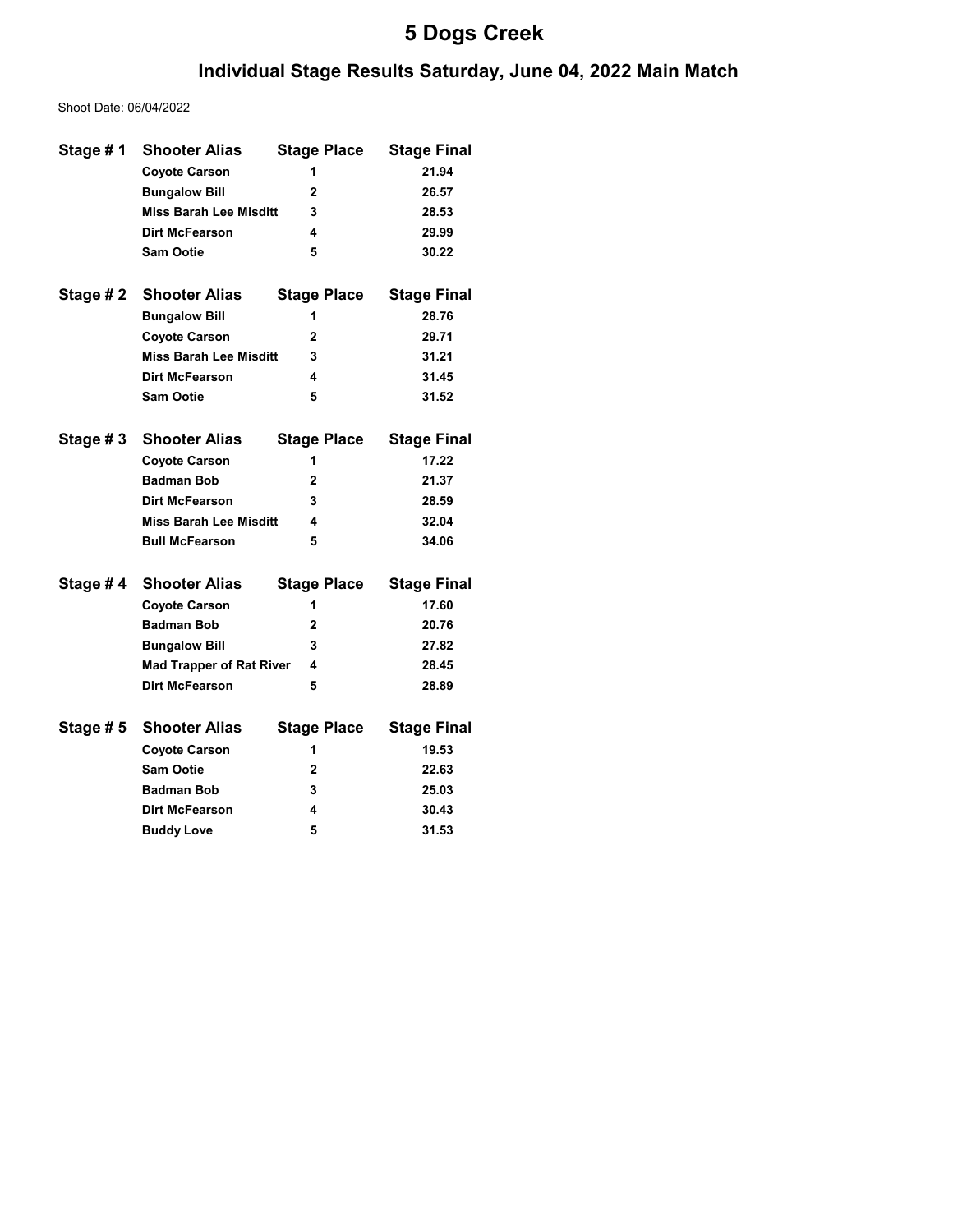#### Average Stage TotalTime Times for Saturday, June 04, 2022 Main Match MDQ's and SDQ's are not considered!

Shoot Date: 06/04/2022

|          | <b>Average Time</b> | # Shooters |                  | # Scores over 75 sec Hi Scores Thrown Out |
|----------|---------------------|------------|------------------|-------------------------------------------|
| Stage #1 | 41.52               | 19         | 1                | 39.51                                     |
| Stage #2 | 40.92               | 19         | $\boldsymbol{0}$ | 40.92                                     |
| Stage #3 | 42.22               | 19         | 1                | 40.37                                     |
| Stage #4 | 39.22               | 19         | 1                | 36.75                                     |
| Stage #5 | 39.82               | 19         | 1                | 37.74                                     |

\_\_\_\_\_\_\_\_\_\_\_\_\_\_\_\_\_\_\_\_\_\_\_\_\_\_\_\_\_\_\_\_\_\_\_\_\_\_\_\_\_\_\_\_\_\_\_\_\_\_\_\_\_\_\_\_\_\_\_\_\_\_\_\_\_\_\_\_\_

Average Stage Time: 40.74 No Hi Scores Average Time: 39.06